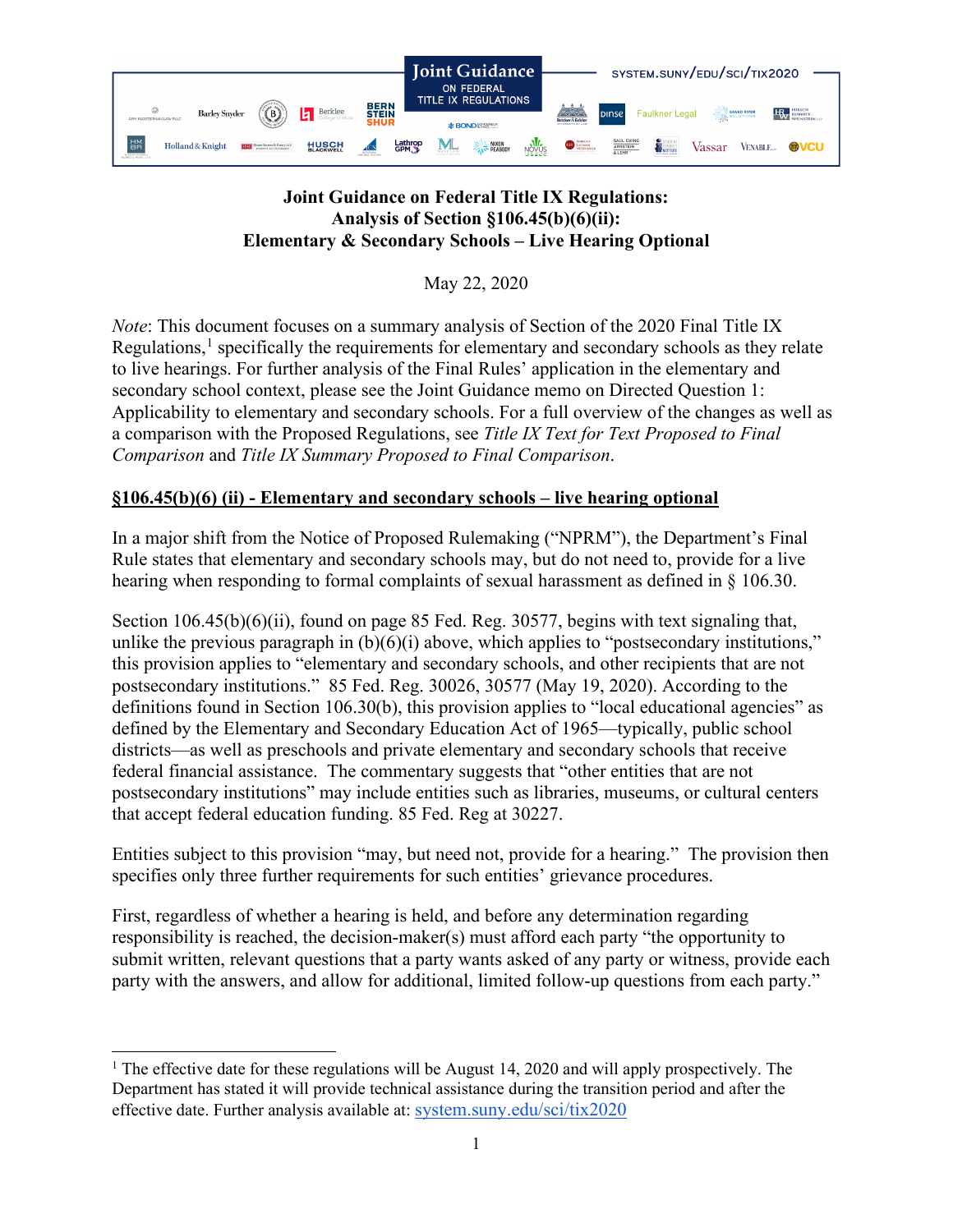Second, regardless of whether a hearing is held, the provision limits questions about the complainant's sexual predisposition or prior sexual behavior except under certain circumstances.

Finally, the decision-maker(s) "must explain to the party proposing the questions any decision to exclude a question as not relevant." Each of these provisions will be discussed in turn below.

#### **"May, but need not, provide for a hearing"**

Commentary accompanying the final regulations at page 85 Fed. Reg. at 30364 indicates that the Department changed the language from the NPRM so that the final regulations would "state even more clearly that hearings are optional and not required" for this category of recipients. The Department states, at page 85 Fed. Reg. 30365 that the language gives flexibility for entities to allow for no hearings or for hearings in circumstances they may define by policy.

For example, the Title IX Coordinator may determine it is appropriate to hold a live hearing where the students are above a certain age, where the students are in high school, or where both parties request or consent to a hearing. The Department notes, however, that because rules must apply equally to both parties, a recipient's policy could not allow for a hearing only if a respondent requests it or only if a complainant agrees to it, as this would not be an equal application of a rule to both parties. *See* 85 Fed. Reg. 30365 at footnote 1395.

Critically, even where a non-postsecondary entity chooses to hold a hearing, it does not necessarily need to follow the procedures defined in § 106.45, such as cross-examination. A review of the introductory text to Section  $106.45(b)(6)(i)$  and (ii) suggests that the two paragraphs were not meant to apply to the same entities, with section (i) applying to postsecondary institutions, and section (ii) applying to all other entities subject to Title IX (including elementary and secondary schools). This intention is confirmed on pages 85 Fed. Reg. 30365 of the final regulations, wherein the Department states:

If an elementary and secondary school recipient chooses to hold a hearing (live or otherwise), this provision leaves the recipient significant discretion as to how to conduct such a hearing, because  $\S 106.45(b)(6)(i)$  applies only to postsecondary institutions. The Department desires to leave elementary and secondary schools as much flexibility as possible to apply procedures that fit the needs of the recipient's educational environment. The Department notes that  $\S 106.45(b)$ requires any rules adopted by a recipient for use in a Title IX grievance process, other than those required under § 106.45, must apply equally to both parties. Within that restriction, elementary and secondary school recipients retain discretion to decide how to conduct hearings if a recipient selects that option.

Thus, if a non-postsecondary institution chooses to provide for a hearing, it appears that they are not required to follow the hearing requirements of section (i) in designing that process (such as requiring advisor-led cross-examination) provided that the institution includes the procedural protections in section (ii).

While the commentary is clear on the exclusion of elementary and secondary schools from the hearing requirement and the intentions for that exclusion, the commentary is not explicit in its reasoning to apply this provision to other (non-postsecondary) recipients. However, it does note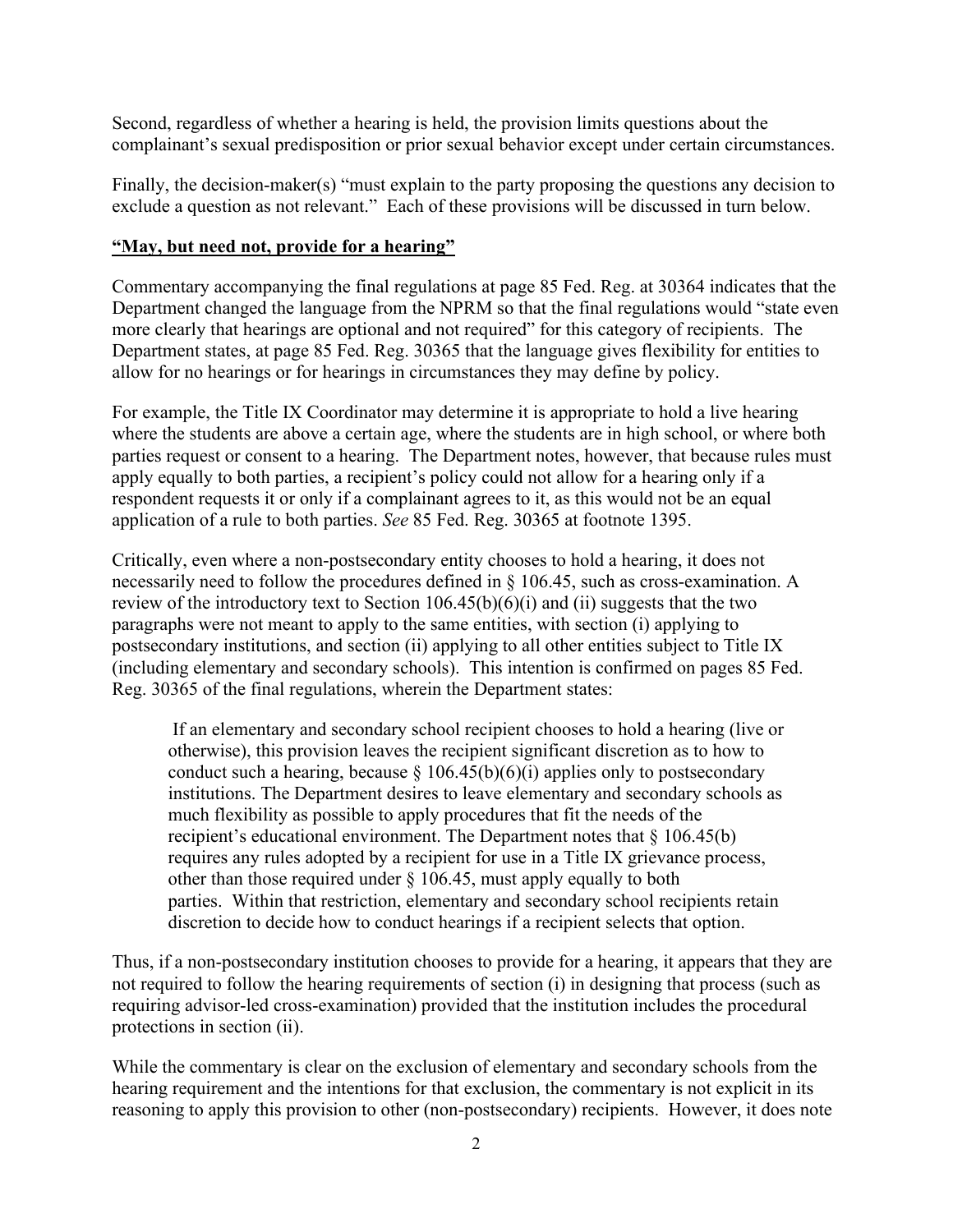that those "other recipients" may want to take advantage of the flexibility to adopt a hearing model. 85 Fed. Reg. at 30365.

## **Submission of Written Questions**

According to the commentary at page 85 Fed. Reg. 30364 of the final regulations, the Department believes that, in lieu of requiring a live hearing, the submission of written questions "translate[s] those due process principles into meaningful rights for parties and increase[s] the likelihood of reliable outcomes." The Department then immediately asserts that its regulations "do not preclude a recipient from providing training to an investigator concerning effective interview techniques applicable to children or to individuals with disabilities," which leaves open the question of whether the written questions can be presented orally to the parties by an investigator, rather than simply presenting the written list in writing and expecting written answers in response. (However, note that any exclusion of questions on the basis of relevancy must be done by the decision-maker, not the investigator, as discussed further below.)

After written questions have been asked and answered, "limited follow-up questions" may be asked and answered. The Department notes in its commentary at 85 Fed. Reg. 30364-65 that recipients have "discretion to set reasonable limits in that regard," but does not expound further on what such limits might be. However, the Department notes that the written question phase of the process may overlap with the ten-day period to respond to the investigative report, thus putting a practical time limit on the process.

Commenters raised concerns that if written comments were exchanged, parents might prepare the questions or answers on behalf of their child. The Department acknowledged this concern in the commentary at 85 Fed. Reg. 30365, but declined to specify whether parents must consult their child under these circumstances, instead choosing to rely on other unspecified laws regarding parental rights. The Department suggests that any concerns about the process devolving to a fight between parents should be addressed by "rules of decorum" that are within the discretion of the recipient to adopt, such as requiring "questions to be posed in a respectful manner (*e.g.*, without using profanity or irrelevant *ad hominem* attacks)" and limiting questions to those that are relevant. 85 Fed. Reg. at 30365. The Department notes that if a decision-maker excludes a question, they must explain to the party that the question was not relevant. *Id.*

## **Limits on Questions regarding Complainant's Sexual Behavior**

The "rape shield" protection provided in Section 106.45(b)(6)(ii) applies regardless of whether a hearing is held. It is identical to the protection provided in the case of hearings held in postsecondary institutions, and the Department referred to the same reasoning in its commentary. *See* 85 Fed. Reg. at 30366. Please refer to the Joint Guidance "Live Hearing" Memorandum for more information.

## **Relevancy Determinations**

Section  $106.45(b)(6)(ii)$  provides that, regardless of whether a hearing is held, "the decisionmaker(s) must explain to the party proposing the questions any decision to exclude a question as not relevant." The decision-maker must therefore become involved in the exchange of questions between the parties after the submission of the investigative report in order to make relevancy